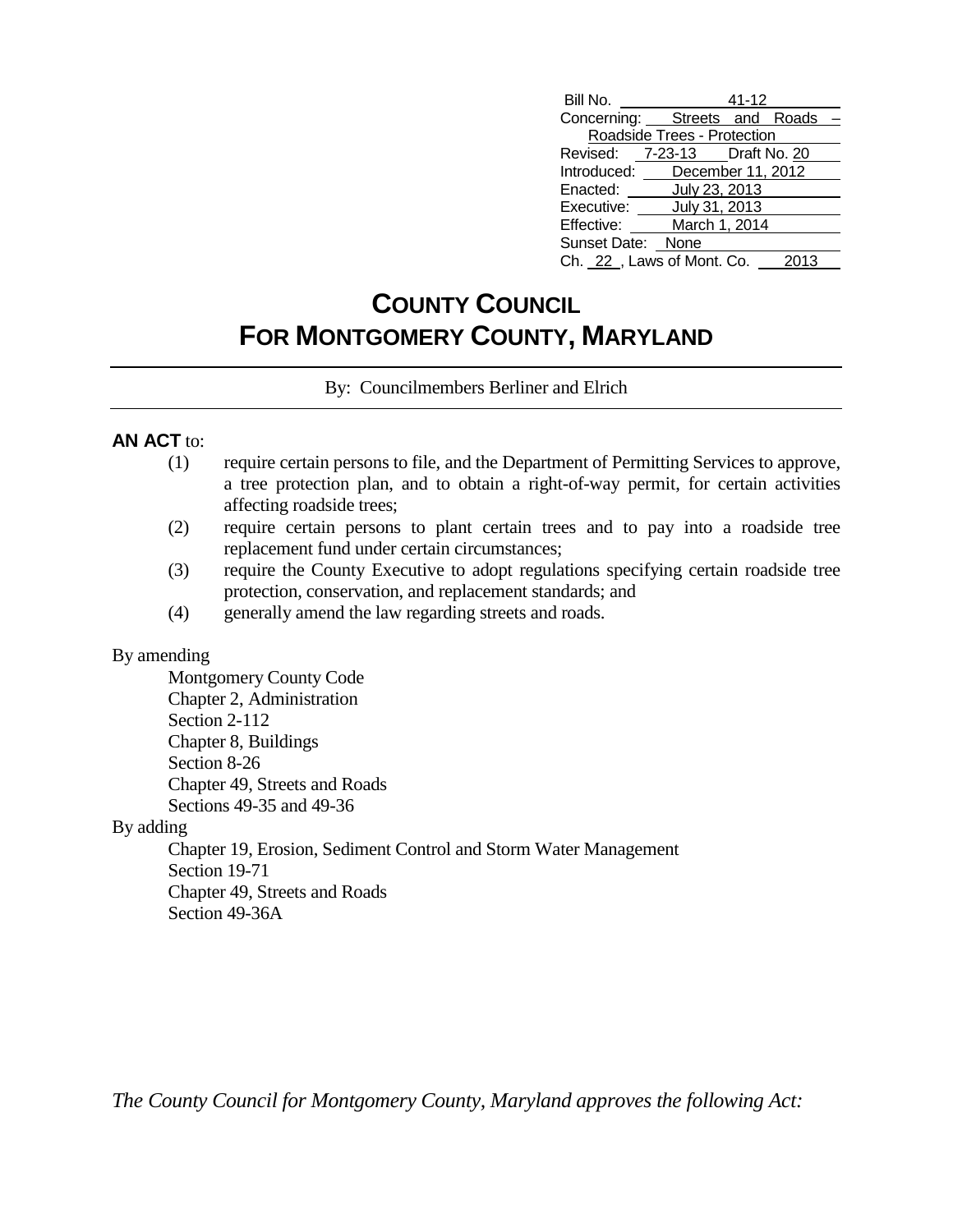| $\mathbf{1}$   | Sec. 1. Sections 2-112, 8-26, 49-35 and 49-36 are amended and Sections |                                                                                               |  |  |  |
|----------------|------------------------------------------------------------------------|-----------------------------------------------------------------------------------------------|--|--|--|
| $\overline{2}$ | 19-71 and 49-36A are added as follows:                                 |                                                                                               |  |  |  |
| 3              | $2 - 112.$                                                             | Jurisdiction.                                                                                 |  |  |  |
| 4              |                                                                        | $\ast$<br>∗<br>$\ast$                                                                         |  |  |  |
| 5              | (c)                                                                    | The Board has the following appellate jurisdiction.                                           |  |  |  |
|                |                                                                        | Those appeals involve:<br>The Board must<br>hear and decide<br>each<br>appeal<br>taken under: |  |  |  |
|                |                                                                        | $\ast$<br>$\ast$<br>$\ast$                                                                    |  |  |  |
|                |                                                                        | Section 49-35<br>Right-of-way permits                                                         |  |  |  |
| 6              |                                                                        | $\ast$<br>$\ast$<br>∗                                                                         |  |  |  |
| 7              | $8-26.$                                                                | <b>Conditions of permit.</b>                                                                  |  |  |  |
| 8              |                                                                        | $\ast$<br>$\ast$<br>$\ast$                                                                    |  |  |  |
| 9              | (n)                                                                    | <i>Tree protection.</i> If any clearing, construction, or development allowed                 |  |  |  |
| 10             |                                                                        | by any permit issued under this Chapter would result in the trimming,                         |  |  |  |
| 11             |                                                                        | cutting, removal, or injury of any roadside tree (as defined in Section                       |  |  |  |
| 12             |                                                                        | 49-35) or any tree located in a State right-of-way in the County, the                         |  |  |  |
| 13             |                                                                        | Director must not issue that permit until:                                                    |  |  |  |
| 14             |                                                                        | (1)<br>the applicant obtains a roadside tree care permit as necessary                         |  |  |  |
| 15             |                                                                        | from the State Department of Natural Resources; and                                           |  |  |  |
| 16             |                                                                        | the applicant has submitted, in connection with the permit applied<br>(2)                     |  |  |  |
| 17             |                                                                        | for under this Chapter, and the Director has approved, a site-                                |  |  |  |
| 18             |                                                                        | specific tree protection plan that meets the requirements of                                  |  |  |  |
| 19             |                                                                        | Section $49-36A(d)$ .                                                                         |  |  |  |
| 20             | The Department must approve or reject each proposed plan within 30     |                                                                                               |  |  |  |
| 21             | days after receiving it. If the Department does not act on a proposed  |                                                                                               |  |  |  |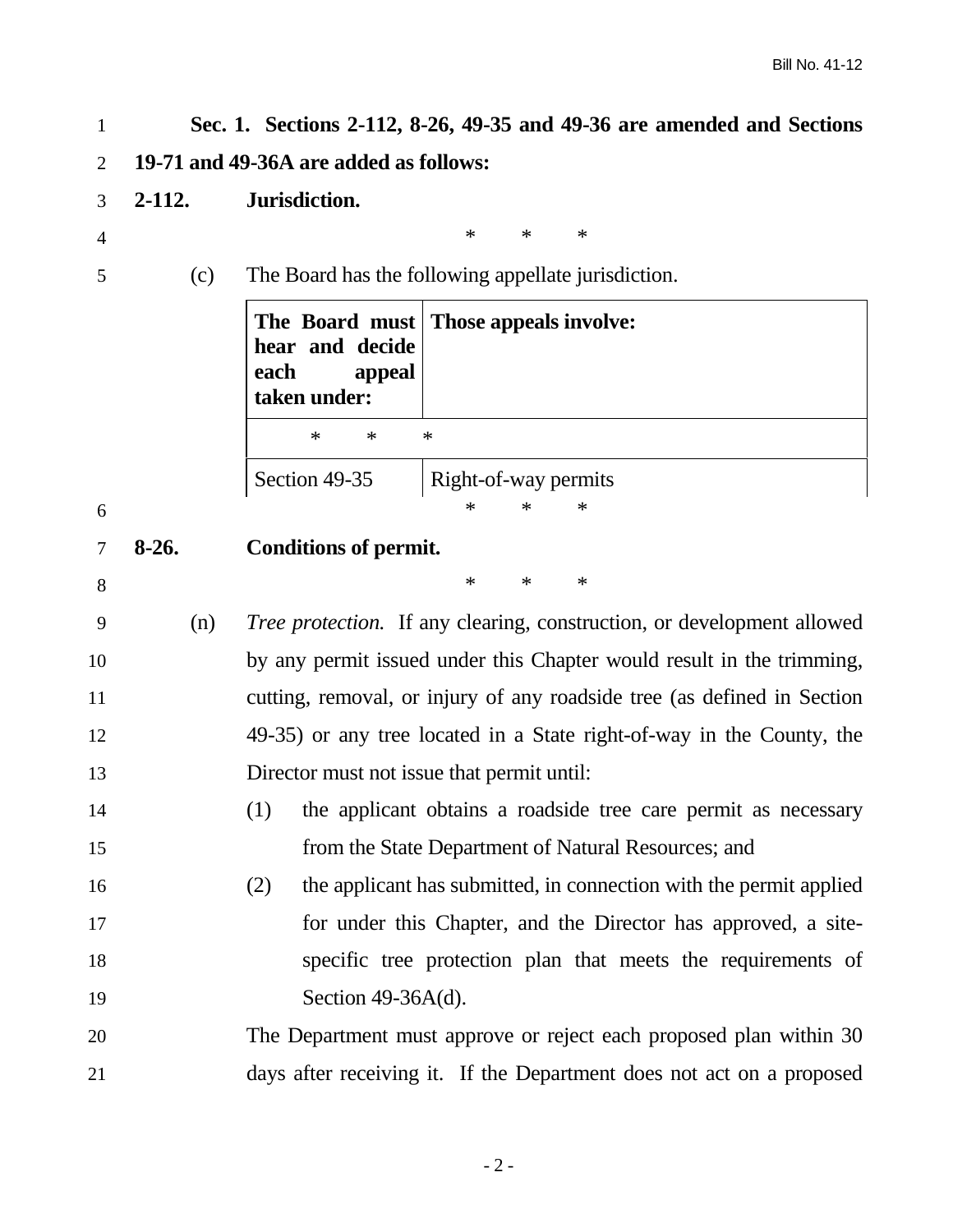plan within 30 days, the plan is approved by default. The Department may require further information after a proposed plan is submitted, and may extend this deadline once for an additional 15 days to receive any needed information. The Department also may extend this deadline at the request of the applicant.

- (o) *Regulations.* The Director may recommend, and the Executive may adopt, regulations under Method (2) to specify standards and practices needed to protect and maintain roadside trees, including construction practices needed to prevent or minimize damage to roadside trees, under subsection (n) These regulations must be at least as stringent as applicable state roadside tree care standards and requirements.
- 

#### **19-71. Tree Protection.**

- (a) If any clearing, construction, or development allowed by any permit issued by the Department of Permitting Services under this Chapter would result in the trimming, cutting, removal, or injury of any roadside tree (as defined in Section 49-35) or any tree located in a State right-of-way in the County, the Director must not issue that permit until:
- (1) the applicant obtains a roadside tree care permit as necessary from the State Department of Natural Resources; and
- (2) the applicant has submitted, in connection with the permit applied for under this Chapter, and the Director has approved, a site- specific tree protection plan that meets the requirements of Section 49-36A(d), unless the applicant is engaged in an activity described in Section 49-36A(b)(2).

# (b) The Department must approve or reject each proposed tree protection plan within 30 days after receiving it. If the Department does not act on a proposed plan within 30 days, the plan is approved by default. The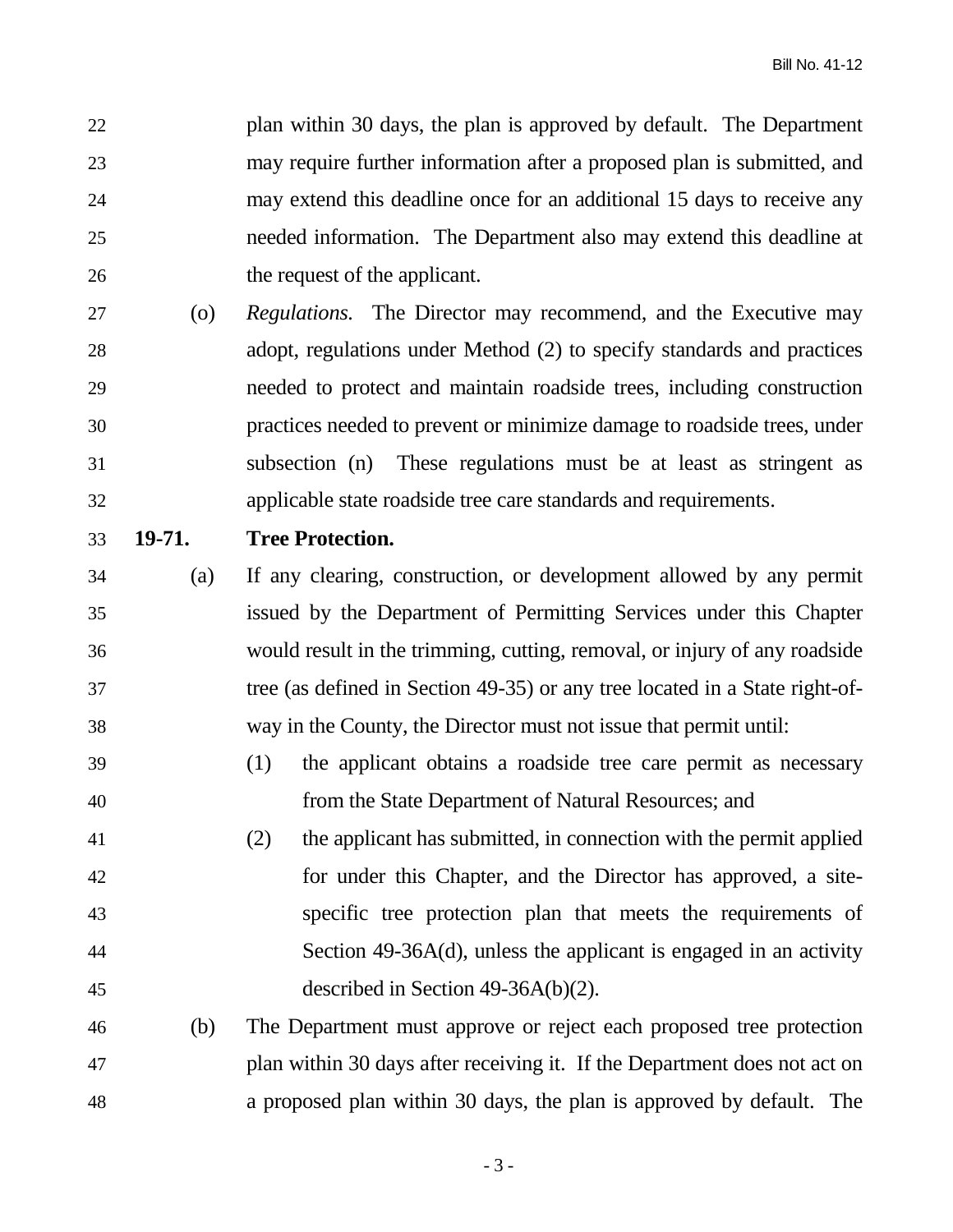Department may require further information after a proposed plan is submitted, and may extend this deadline once for an additional 15 days to receive any needed information. The Department also may extend this deadline at the request of the applicant.

- (c) The County Executive may adopt regulations under Method (2) to specify standards and practices needed to protect and maintain roadside trees, including construction practices needed to prevent or minimize damage to roadside trees, under this Section. These regulations must be at least as stringent as applicable state roadside tree care standards and requirements.
- 

### **49-35. Right-of-way permit.**

- (a) (1) A person must not construct any road, sidewalk, shared use path, curb and gutter, driveway, or drainage structure; begin any such construction (including clearing, grading, and tree cutting); or perform any tree work on any roadside tree (including removing a stump in a County right-of-way), without a permit from the Director of Permitting Services. Any permit issued for roadside tree work must comply with Section 49-36A. In this Article, "roadside tree" means any plant that has a woody stem or trunk which grows all, or in part, in the right-of-way of any County public road.
- (2) In this Section and Sections 49-36, 49-36A, and 49-37, unless otherwise specified, Director refers to the Director of Permitting Services and Department refers to the Department of Permitting Services.
- **\*** \* \* \*

- 4 -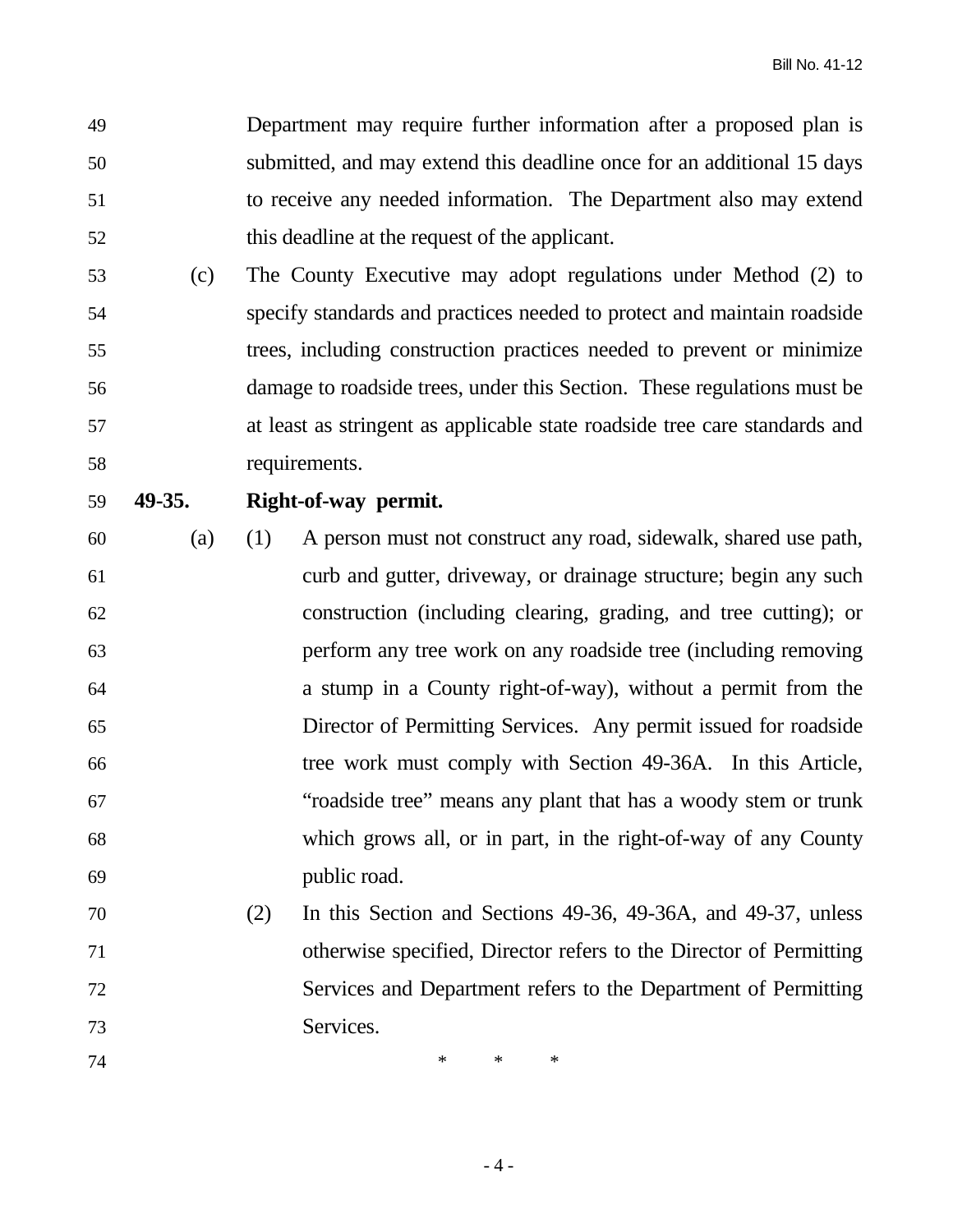(b) The Director must collect a fee, set by Method 3 regulation, for each right-of-way permit application. However, the Director must not collect a fee for any permit to remove:

- (1) a tree that endangers a person or property; or
- (2) a stump in the right-of-way.
- (c) \* \* \*
- (d) \* \* \*
- (e) Any violation of this Section is a Class A violation.

 (f) The Director must refund half the fees required by this Section to the applicant if a permit is rejected or withdrawn before construction begins. If an applicant proposes to undertake a project using materials, standards, or specifications superior to those required under this Article, the fees charged must be computed on the estimated cost of the project as if it met those requirements.

- (g) \* \* \* (h) \* \* \*
- **49-36A. Roadside tree work.**

 (a) *Right-of-way permit required.* The Department must not issue a building or related permit to an applicant for any demolition, clearing, pre-construction activity, construction, or development that is likely to result in the trimming, pruning, root-pruning, cutting, or removal of, or injury to, a roadside tree unless the applicant obtains a right-of-way permit from the Department under Section 49-35.

- (b) *Applicability; exceptions.*
- (1) A person (including a government agency) may receive a right- of-way permit to perform tree work on a roadside tree if the person: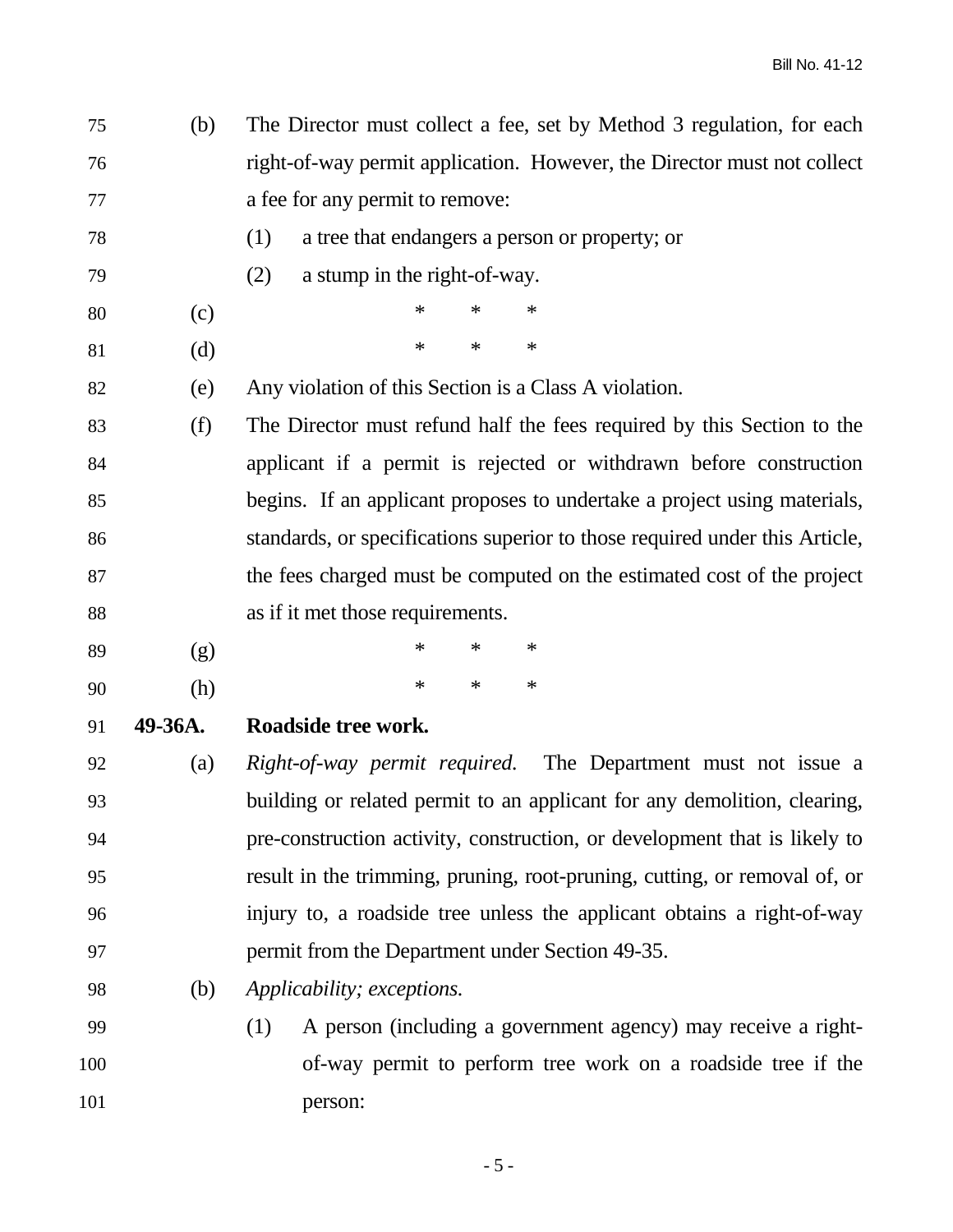| 102 |     | (A) | holds title to the land where the roadside tree is located;      |
|-----|-----|-----|------------------------------------------------------------------|
| 103 |     | (B) | owns property abutting the right-of-way at the point where       |
| 104 |     |     | the tree is located;                                             |
| 105 |     | (C) | is a government agency that has an easement for the public       |
| 106 |     |     | right-of-way where the tree is located;                          |
| 107 |     | (D) | is responsible for providing tree care to the tree;              |
| 108 |     | (E) | is a public utility; or                                          |
| 109 |     | (F) | is an authorized agent of any of these.                          |
| 110 | (2) |     | The following activities are not subject to this Section (except |
| 111 |     |     | subsection (f)) and do not require a right-of-way permit:        |
| 112 |     | (A) | cutting or clearing a public utility right-of-way or land for    |
| 113 |     |     | an electric generating station licensed under Sections 7-        |
| 114 |     |     | 204, 7-205, 7-207, or 7-208 of the Public Utilities Article      |
| 115 |     |     | of the Maryland Code, or any successor provision, if:            |
| 116 |     |     | (i)<br>any required certificate of public convenience and        |
| 117 |     |     | necessity has been issued under Section 5-1603(f) of             |
| 118 |     |     | the Natural Resources Article of the Maryland Code               |
| 119 |     |     | or any successor provision; and                                  |
| 120 |     |     | the cutting or clearing is conducted in a way that<br>(ii)       |
| 121 |     |     | minimizes the loss of forest;                                    |
| 122 |     | (B) | routine maintenance of a public utility right-of-way, and        |
| 123 |     |     | cutting or clearing any tree by a public utility as necessary    |
| 124 |     |     | comply with applicable vegetation management<br>to               |
| 125 |     |     | requirements or to maintain, repair, replace, or upgrade         |
| 126 |     |     | any public utility transmission or distribution line; or         |
| 127 |     | (C) | cutting or clearing a public utility right-of-way or land for    |
| 128 |     |     | a new transmission or distribution line.                         |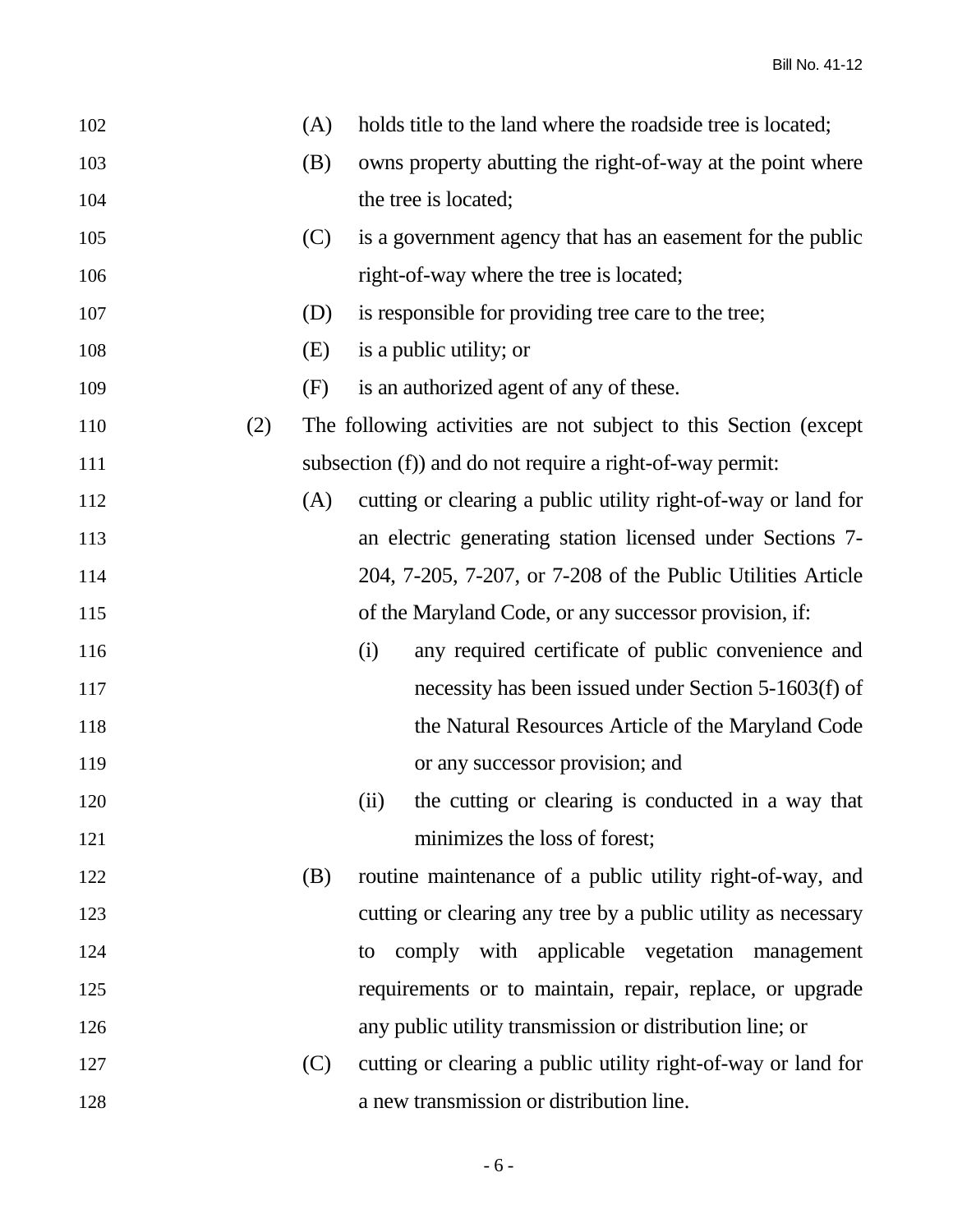| 129 |     | (3) | (A) | A licensed tree expert need not obtain a right-of-way                         |
|-----|-----|-----|-----|-------------------------------------------------------------------------------|
| 130 |     |     |     | permit for tree work performed on:                                            |
| 131 |     |     |     | a tree that is uprooted or severely damaged because<br>(i)                    |
| 132 |     |     |     | of a storm or vehicular collision;                                            |
| 133 |     |     |     | a tree branch that is broken and contacts a<br>(ii)                           |
| 134 |     |     |     | telephone, cable television, electric power, or other                         |
| 135 |     |     |     | wire carrying electric current; or                                            |
| 136 |     |     |     | a tree or tree branch that a licensed tree expert finds<br>(iii)              |
| 137 |     |     |     | immediately endangers a person or property.                                   |
| 138 |     |     | (B) | A licensed tree expert who provides tree work under                           |
| 139 |     |     |     | subparagraph (A) must, within one week after an action is                     |
| 140 |     |     |     | taken, give the Department:                                                   |
| 141 |     |     |     | notice of the property address, if available, and<br>(i)                      |
| 142 |     |     |     | general area where the action was taken; and                                  |
| 143 |     |     |     | a proposed plan to upgrade the work, if necessary, to<br>(ii)                 |
| 144 |     |     |     | the tree work standards in this Section and                                   |
| 145 |     |     |     | applicable regulations.                                                       |
| 146 |     |     |     | The Department must approve, modify, or reject the                            |
| 147 |     |     |     | proposed plan, after reviewing the actions taken, within 14                   |
| 148 |     |     |     | days after receiving the information. If the Department                       |
| 149 |     |     |     | does not act on the proposed plan within 14 days, the plan                    |
| 150 |     |     |     | is approved by default. The Department may require                            |
| 151 |     |     |     | further information, and may extend this deadline once for                    |
| 152 |     |     |     | an additional 15 days in extenuating circumstances. The                       |
| 153 |     |     |     | Director also may extend this deadline at the request of the                  |
| 154 |     |     |     | applicant.                                                                    |
| 155 | (c) |     |     | <i>Basis of permit.</i> The Department may issue a right-of-way permit if the |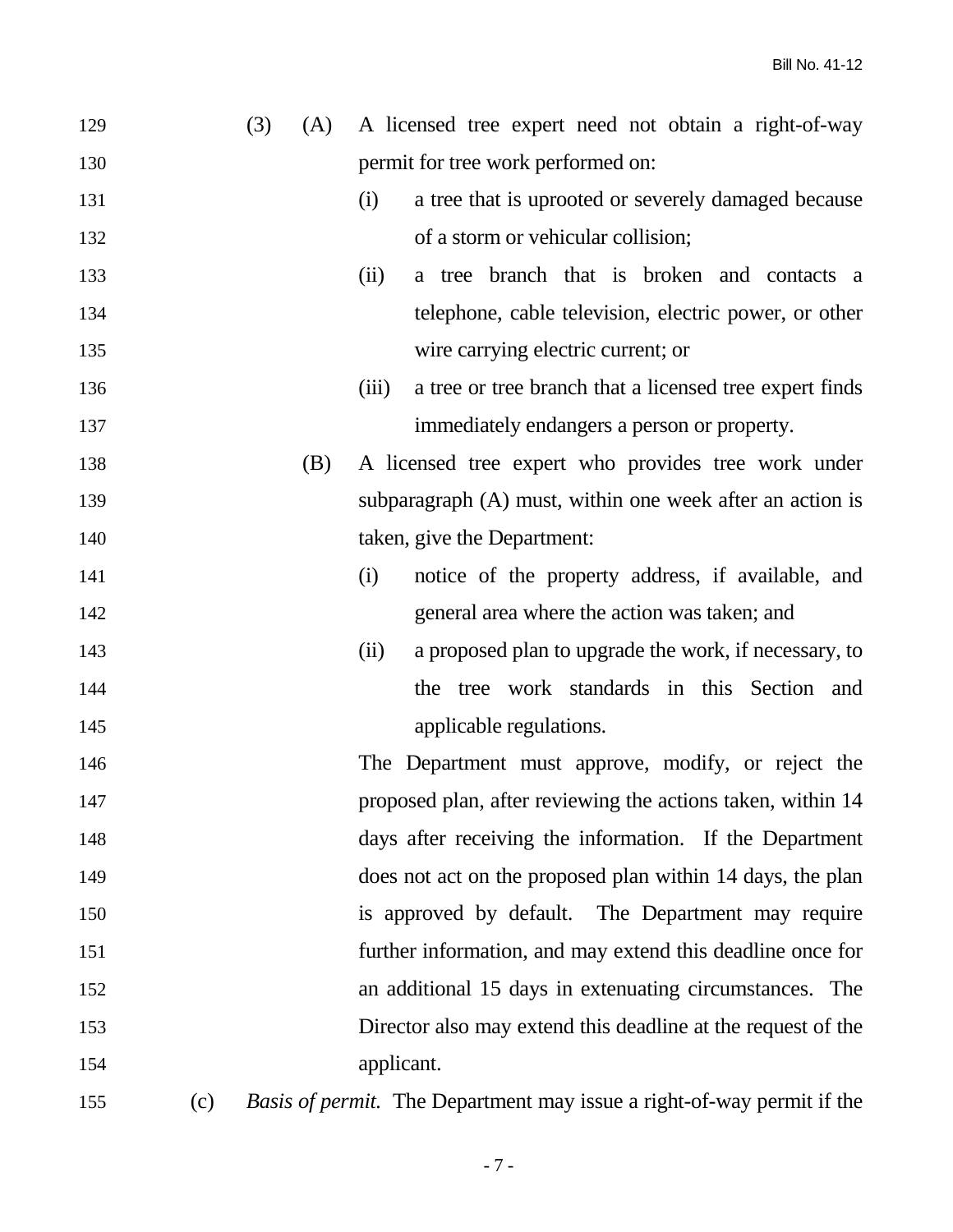applicant shows that the proposed tree work is necessary to:

- (1) protect the health of the tree;
- (2) eliminate or reduce a hazard to property, public safety, or health;
- (3) improve or prevent a deteriorated tree condition;
- (4) improve the overall appearance of the right-of-way; or
- (5) carry out a development which has received all other applicable development approvals.
- (d) *Tree protection plan.*
- (1) The Department must not issue a right-of-way permit for tree work under Section 49-35 until the applicant has submitted, and the Department has approved, a site-specific tree protection plan that requires the applicant to take all necessary measures to protect, and minimize damage during development to, any affected roadside tree.
- (2) If the advice or consent of any County department, in its role as owner of or otherwise responsible for the care of any tree in a County right-of-way, is needed or requested before the state Department of Natural Resources may act on a permit allowing tree work on a tree in a County right-of-way, that County department must not give its advice or consent until the Department of Permitting Services has approved a tree protection plan under this subsection, Section 8-26, or Section 19-71.
- (3) The Department must approve or reject each proposed tree protection plan within 30 days after receiving it. If the Department does not act on a proposed plan within 30 days, the plan is approved by default. The Department may require further information after a proposed plan is submitted, and may extend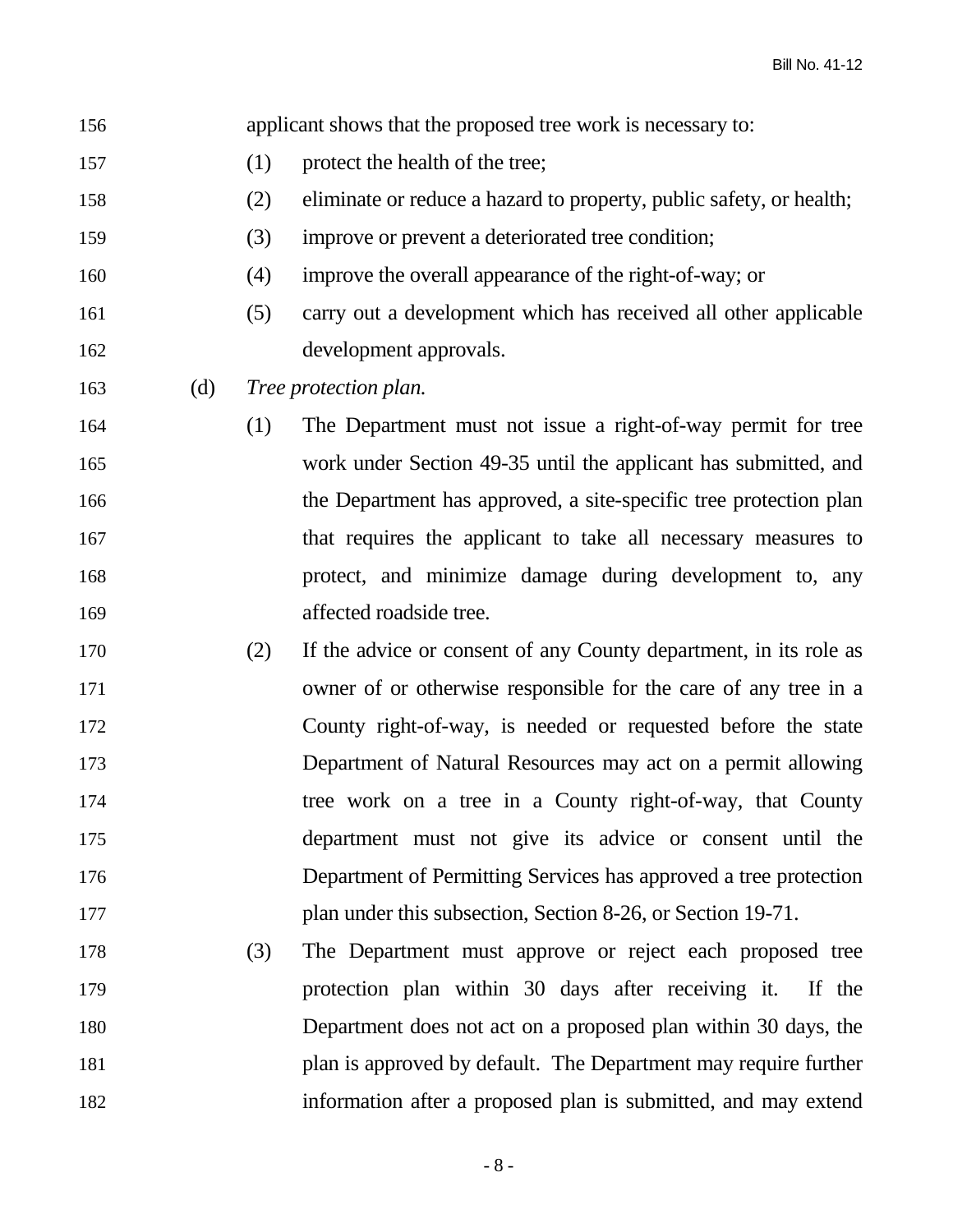| 183 |     |     |                                                              | this deadline once for an additional 15 days to receive any needed |  |  |
|-----|-----|-----|--------------------------------------------------------------|--------------------------------------------------------------------|--|--|
| 184 |     |     | information. The Department also may extend this deadline at |                                                                    |  |  |
| 185 |     |     | the request of the applicant.                                |                                                                    |  |  |
| 186 | (e) |     | Tree replacement.                                            |                                                                    |  |  |
| 187 |     | (1) |                                                              | Each permittee who removes a roadside tree in a County right-of-   |  |  |
| 188 |     |     | way must:                                                    |                                                                    |  |  |
| 189 |     |     | (A)                                                          | plant a tree from the recommended County tree list in a            |  |  |
| 190 |     |     |                                                              | County right-of-way, at or near the location of the original       |  |  |
| 191 |     |     |                                                              | tree, which is suitable to that location, unless the Director      |  |  |
| 192 |     |     |                                                              | waives this requirement because:                                   |  |  |
| 193 |     |     |                                                              | compliance at the particular site would not be<br>(i)              |  |  |
| 194 |     |     |                                                              | feasible; or                                                       |  |  |
| 195 |     |     |                                                              | the removed tree was already dead or posed a<br>(ii)               |  |  |
| 196 |     |     |                                                              | danger to persons or property; and                                 |  |  |
| 197 |     |     | (B)                                                          | pay an amount into a Street Tree Planting Fund maintained          |  |  |
| 198 |     |     |                                                              | by the Department of Transportation, unless the Director           |  |  |
| 199 |     |     |                                                              | waives this requirement because the removed tree was               |  |  |
| 200 |     |     |                                                              | already dead or posed a danger to persons or property, at a        |  |  |
| 201 |     |     |                                                              | rate set by regulation that will allow the Department of           |  |  |
| 202 |     |     |                                                              | Transportation to plant 2 more suitable replacement trees,         |  |  |
| 203 |     |     |                                                              | or 3 more replacement trees if the Director has waived the         |  |  |
| 204 |     |     |                                                              | on-site planting requirement because compliance at the             |  |  |
| 205 |     |     |                                                              | particular site would not be feasible, at suitable locations in    |  |  |
| 206 |     |     |                                                              | the right-of-way of a public road in the County.                   |  |  |
| 207 |     | (2) |                                                              | The permittee must pay the required amount within 30 days after    |  |  |
| 208 |     |     |                                                              | the Director notifies the permittee that the payment is required.  |  |  |
| 209 |     | (3) |                                                              | The Department of Transportation must use funds in the Street      |  |  |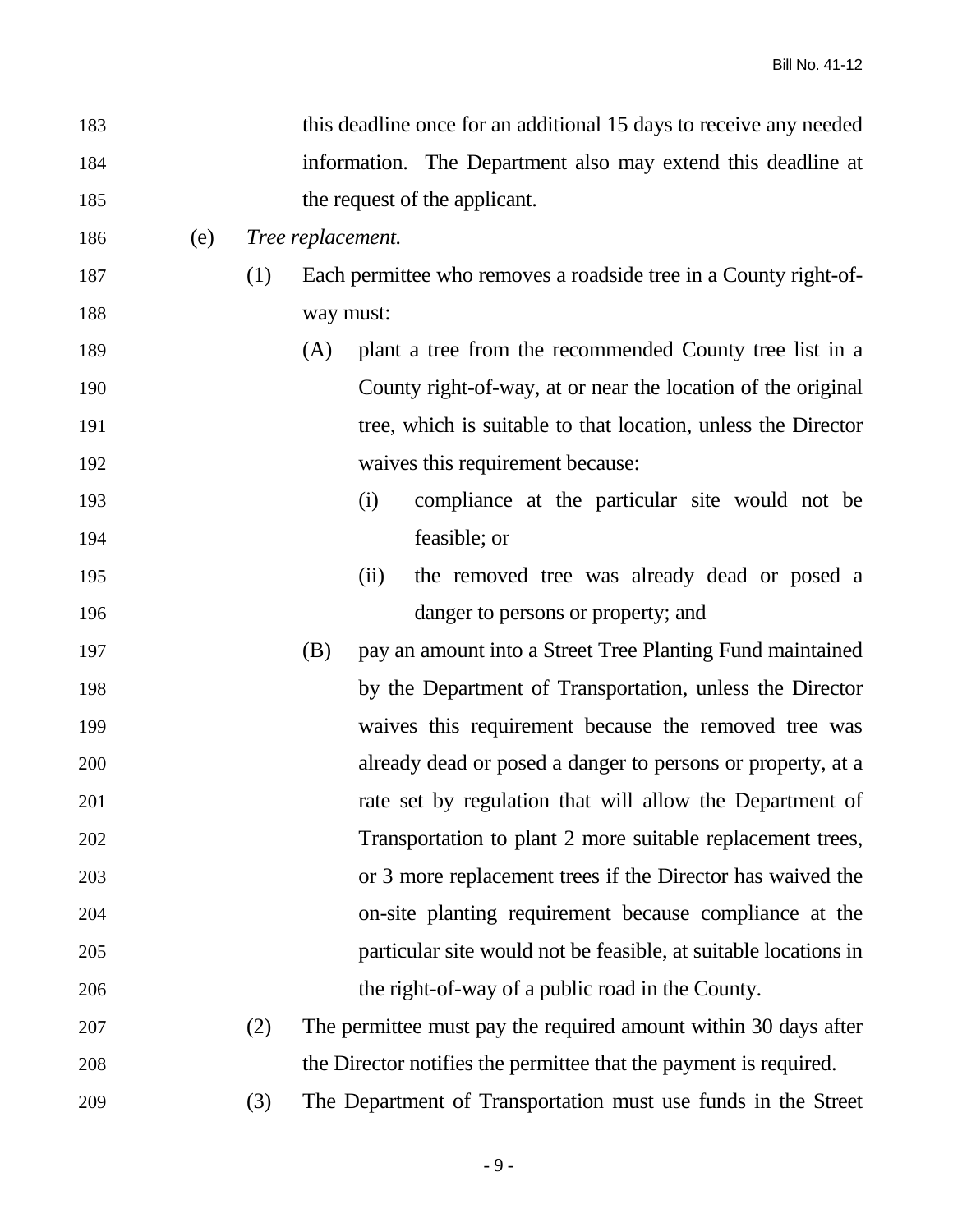| 210 |     |     | Tree Planting Fund only to plant trees in the right-of-way of a             |
|-----|-----|-----|-----------------------------------------------------------------------------|
| 211 |     |     | public road in the County, and must not use funds received under            |
| 212 |     |     | this subsection to hire additional County staff or to supplant funds        |
| 213 |     |     | otherwise appropriated for that purpose.                                    |
| 214 |     | (4) | In locating, selecting, and planting trees under this subsection, the       |
| 215 |     |     | Department must:                                                            |
| 216 |     |     | give highest priority to those areas of the County, such as<br>(A)          |
| 217 |     |     | central business districts and other urban and suburban                     |
| 218 |     |     | areas, that have relatively low tree canopy coverage; and                   |
| 219 |     |     | (B)<br>take every reasonable measure to avoid interference with             |
| 220 |     |     | utility transmission and distribution lines.                                |
| 221 | (f) |     | Roadside tree planting.                                                     |
| 222 |     | (1) | In this Section, <i>recommended County tree list</i> means a list of        |
| 223 |     |     | trees approved by the Director after consulting the Department of           |
| 224 |     |     | Transportation. The list must only include trees that are also on           |
| 225 |     |     | the State recommended tree list and must include each tree that             |
| 226 |     |     | the Director identifies as suitable for planting on specific sites          |
| 227 |     |     | and conditions in the right-of-way of a public road in the County.          |
| 228 |     | (2) | Any tree that any person plants on a public right-of-way must be            |
| 229 |     |     | a species and variety listed on the recommended County tree list            |
| 230 |     |     | and must conform to the American Standard for Nursery Stock.                |
| 231 | (g) |     | <i>Enforcement.</i> In addition to any other procedure or remedy allowed by |
| 232 |     |     | law, the Director may issue a stop work order to prevent or correct any     |
| 233 |     |     | violation of this Section or any permit issued or plan approved under       |
| 234 |     |     | this Section. Sections 8-20 and 8-22 apply to any stop work order           |
| 235 |     |     | issued under this Section.                                                  |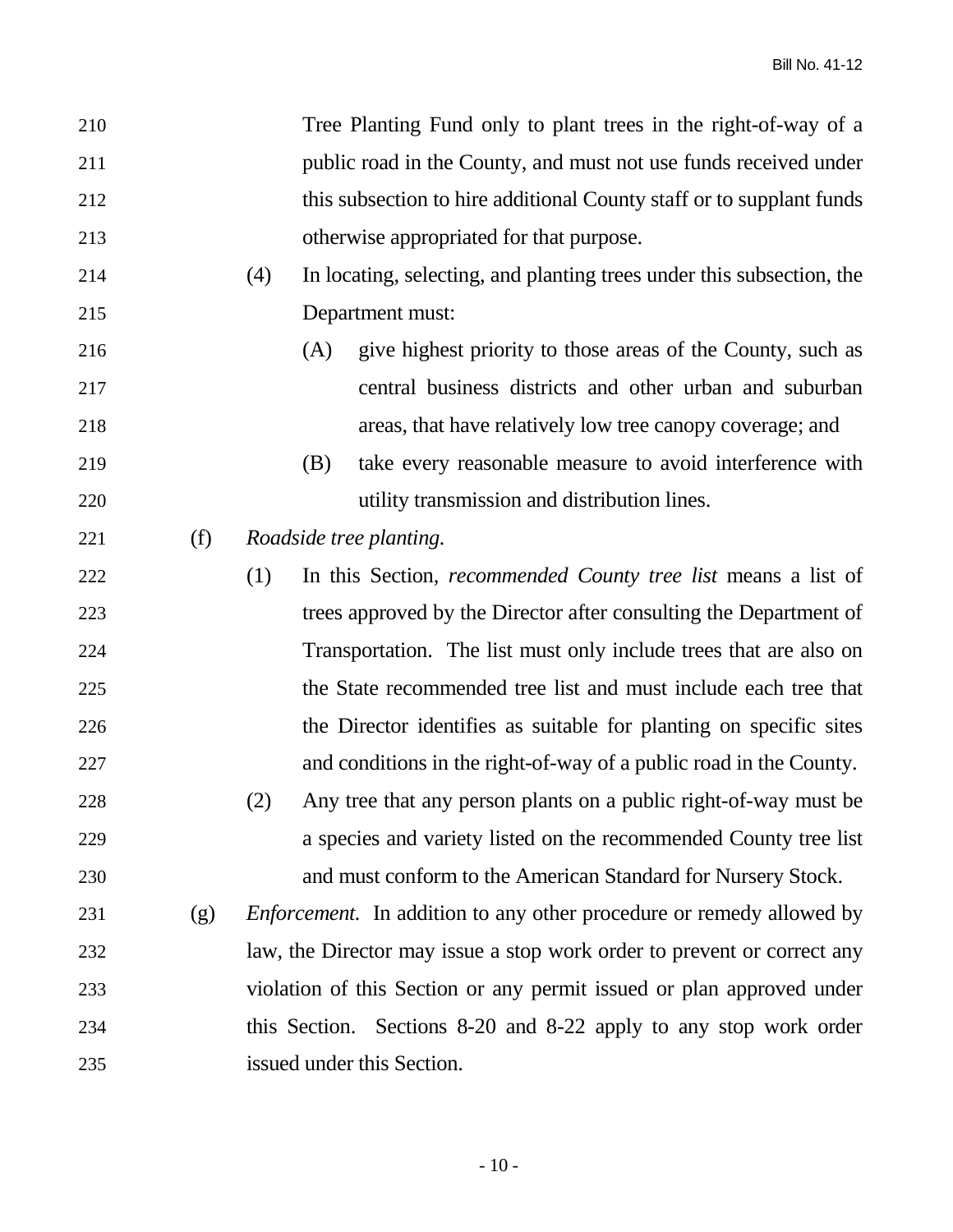| 236 | (h) | <i>Regulations.</i> The County Executive must adopt regulations under   |
|-----|-----|-------------------------------------------------------------------------|
| 237 |     | Method (2) to administer this Section that are at least as stringent as |
| 238 |     | applicable state roadside tree care standards and requirements. These   |
| 239 |     | regulations may include:                                                |

- (1) criteria and procedures to issue, deny, modify, suspend, or revoke permits for work on roadside trees;
- (2) tree work standards and practices needed to protect and maintain roadside trees, including construction practices needed to prevent or minimize damage to roadside trees; and
- (3) supplementary roadside tree planting requirements and specifications, and criteria and procedures needed to administer 247 the Street Tree Planting Fund.

 **Sec. 2. Effective Date.** This Act takes effect on March 1, 2014, and applies to any permit applied for under Chapter 8, Chapter 19, or Section 49-35 on or after that date.